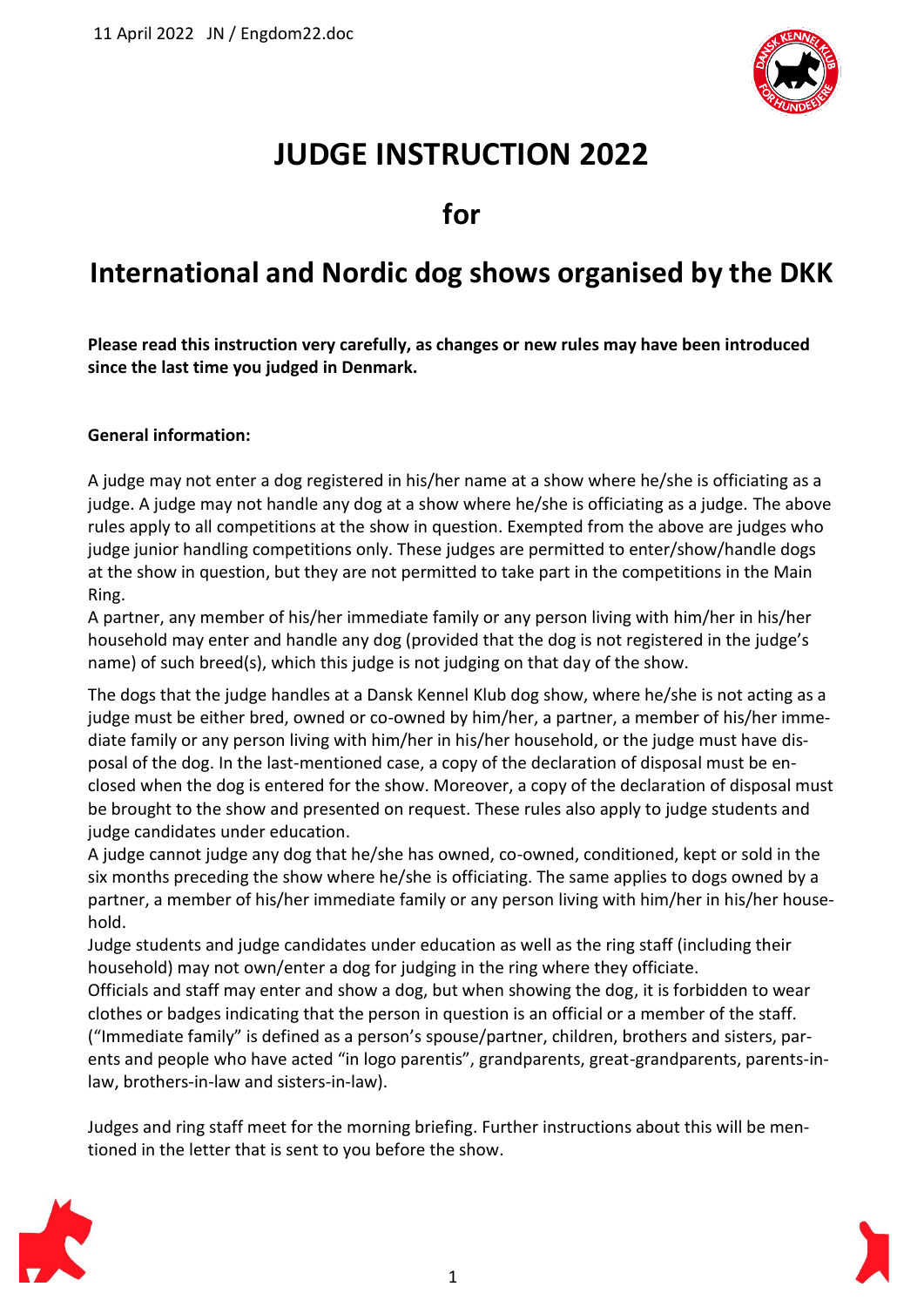

At DKK shows, cleaning tissues or detergent are available in the ring. We please ask the judges to exercise good hygiene while handling the dogs during the judging.

Please examine all males for cryptorchidism in connection with the judging. If there is any doubt whether the dog has undescended testicles, please call upon the show veterinarian. If it appears that a dog is in fact a cryptorchid, the show veterinarian or the judge must note this on the dog's report form. Cryptorchids must be disqualified, but the dog **must**, however, have a written judgment.

According to the regulations of the FCI, the judge must **not** when judging consider whether the dog has been docked/cropped in accordance with the breed *standard*. Docked/non-docked dogs as well as cropped/non-cropped dogs should be judged on equal terms, **regardless of the wording of the breed standard**.

The same rule applies to dogs that are shown with or without dewclaws.

Dogs that have been docked/cropped *illegally according to the following* cannot take part in shows in Denmark.

## **According to Danish legislation, tail docking, ear cropping and removal of dewclaws with the purpose of changing the dog's appearance are forbidden:**

### **Ear cropping**

All ear cropped dogs born after 30 June 2009 cannot be shown regardless of the dog's country of birth. Cropped dogs born before 1 July 2009 can only be shown if the dog has been born in a country where ear cropping is permitted.

## **Tail docking**

Tail docked dogs cannot be shown, regardless of the dog's country of birth. The prohibition also includes dogs that have been docked for veterinary reasons, irrespective of whether a veterinary certificate is presented and irrespective of whether the breed in question has no tradition for docking. Exempted only are dogs with a written permission from the Danish Veterinary and Food Administration (Fødevarestyrelsen).

The following breeds have been exempted from the tail docking prohibition: *Brittany spaniel, German shorthaired pointer, German wirehaired pointer, Vizsla and Weimaraner*.

Only the following breeds can take part with a stump tail (a natural bobtail): Australian shepherd, Australian stumpy tail cattle dog, Boston terrier, Bourbonnais pointing dog, Bouvier des Ardennes, Bouvier des Flandres, Brittany spaniel, Croatian sheepdog, Danish/Swedish farm dog, English bulldog, Entlebucher sennenhund, French bulldog, Gos d'atura catala, Jack russell terrier, Karelian bear dog, King charles spaniel, Miniature American Shepherd, Mudi, Old English sheepdog, Perro de agua espanol, Polski owczarek nizinny, Pyrenean shepherd dog, Pyrenean sheepdog (smooth faced), Rat Terrier, Swedish vallhund (Västgötaspets), Schipperke, Terrier brasileiro, Welsh corgi pembroke.

**A**ll other breeds than the above (and of course Brittany spaniel, German shorthaired pointer, German wirehaired pointer, Vizsla and Weimaraner which are excepted from the docking prohibition)

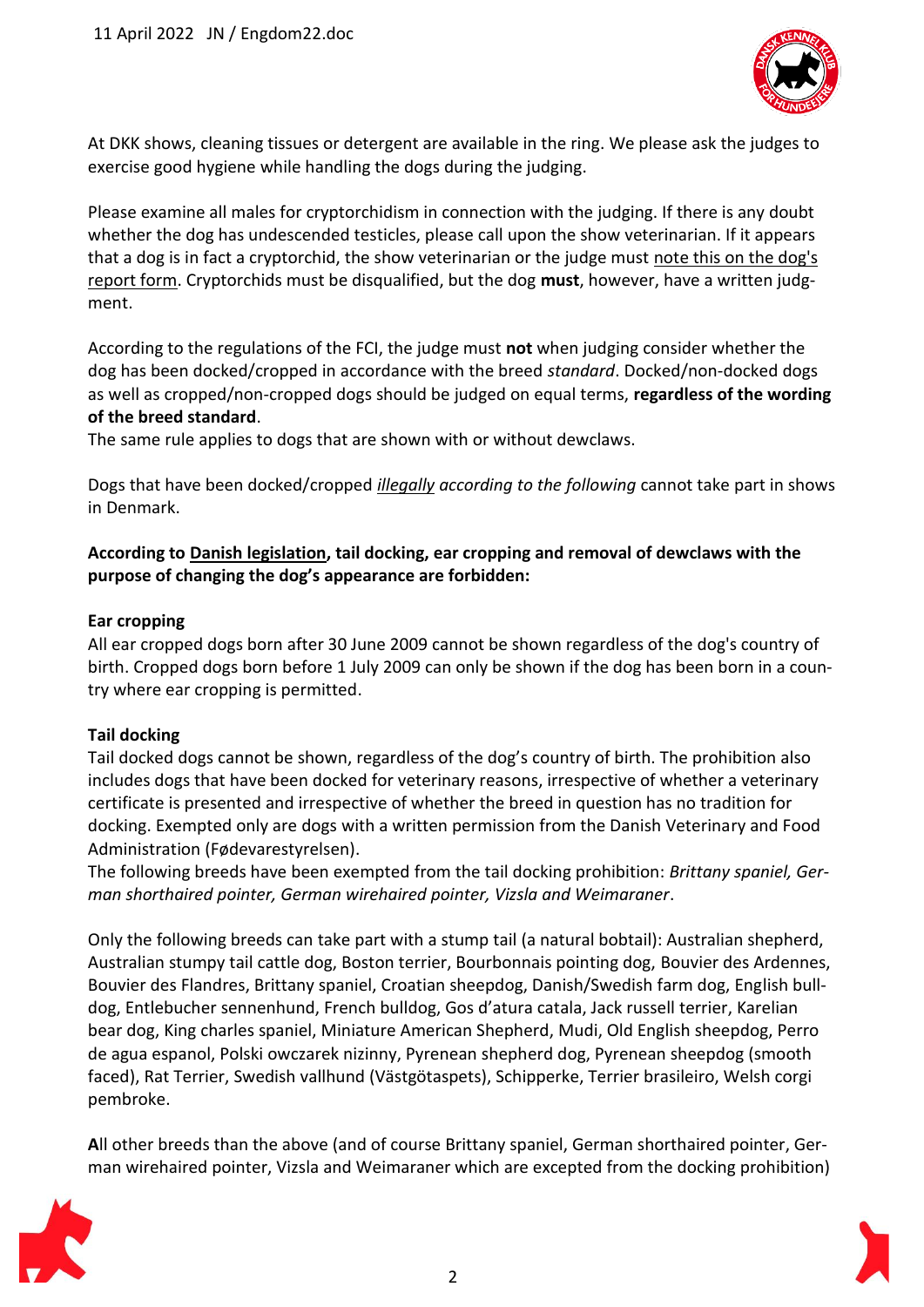

are considered missing a part of the body and consequently they cannot be shown (must be disqualified). Exempted only are dogs with a written permission from the Danish Veterinary and Food Administration (Fødevarestyrelsen).

## **Participation of dogs with dewclaws**

According to Danish legislation, removal of dewclaws with the purpose of changing the dog's appearance is forbidden. This means that dogs registered in Denmark will often be shown with dewclaws, even if it appears from the breed standard that dewclaws should be removed. As legislation regarding docking/other surgical interventions varies from country to country, the judge must not when judging consider whether the dog has - in accordance with the breed standard - had its dewclaws removed.

## **If the judge or the ring staff is in doubt, the show management MUST be called in.**

If a dog has a defect, which can be confirmed by a medical certificate from a veterinarian, such a certificate must be brought to the show and shown before the judging takes place. If the veterinarian certifies that he has himself previously recorded that the mentioned dog has been normal as regards the disease in question, the medical certificate **must** be accepted. This is the case, whether or not it is the DKK's "own" medical certificate (which we of course strongly *recommend* the dog owners to use) that is presented. However, it will always be up to the judge to estimate whether a defect at the same time causes that it will no longer be possible clearly to ascertain original faults in relation to the FCI standard. (If so, this must be stated in the critique). If the judge is in doubt, **the show management MUST be called in**.

## **Please note!**

## **Conditions that affect the dog's health in a negative direction are considered a serious fault.**

In case the judge gives a dog Disqualified or Cannot Be Judged, the dog *must* still have a written judgment, among other things with a clear definition of why the dog is awarded a Disqualified or Cannot Be Judged.

## **Rules for bitches in whelp and bitches with puppies**

- **Before birth:** Bitches in whelp may not take part in the last 30 days before whelping (calculated from 63 days after the first mating).
	- This means that the bitch cannot take part from 33 days after the mating.
- **After birth:** Bitches with puppies under 75 days cannot take part.

It is **the judge** who must expel these from the judging.

The ring staff must take care that the judgment of the various classes *has not started until the flex time expires*. The order of succession stated on the prize list *must* be followed. Changing of the order of succession can only take place if it has previously been agreed with the show secretariat.

**If a dog arrives too late**, but still arrives before the competitive judging has started, the dog can get a quality judging and take part in the competitive judging.

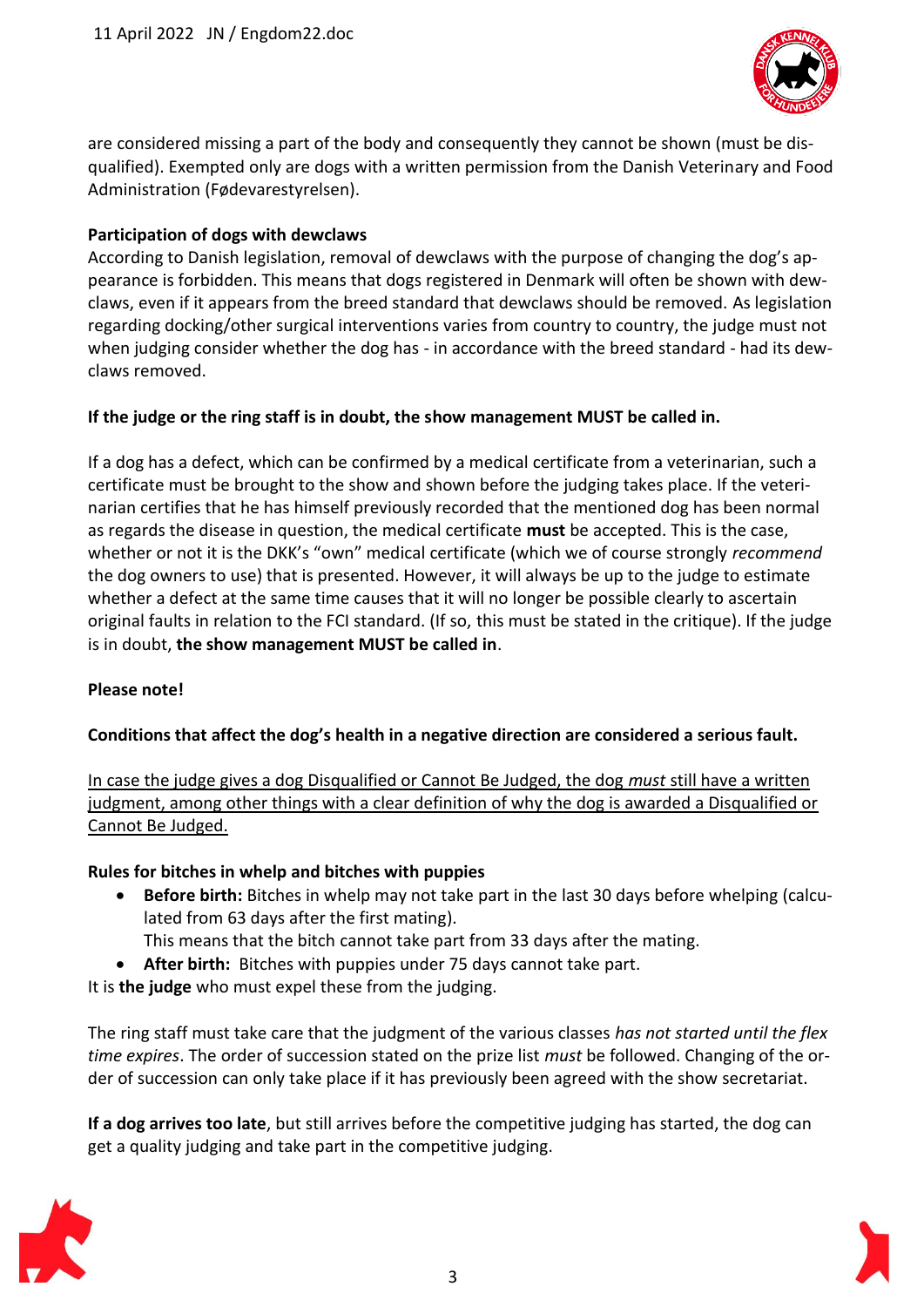

If the dog arrives **after** the competitive judging has started, the dog **cannot** take part in this competition. In such cases, the judge can give the dog in question a quality judging afterwards, usually not until after he/she has finished judging the whole breed. It should be stated in the written critique that the dog has arrived too late.

The dog's welfare must have the utmost priority at all dog shows. It is forbidden to put the dog in a situation that can be dangerous for its health and welfare.

At the show area, all dogs must be kept on a leash. The DKK ethical recommendations for handling and training dogs must be observed at all Danish dog show, including the fact that the DKK does not accept use of pinch collars. The DKK ethical recommendations for handling and training dogs are available at the DKK website dkk.dk.

The handler must be able to state the dog's age (for young dogs stated in months), the dog's right to participate in the class in question (i.e., age, previously obtained working trial, previously obtained championship), as well as whether the dog fulfils the requirements for obtaining the CAC stated in the show regulations.

The handler must show the dog in such a way that the dog's welfare and health is not neglected. The leash should be held in a way that makes it possible to show the dog in a natural way with a correct and breed specific movement. Pulling the dog up at the neck and/or tail is prohibited. If the dog must be lifted during the judging, it must be made without harming the dog. If the dog is handled inappropriately, the judge can choose to send the dog out of the ring or award it with a lower qualification.

All handlers must carry their number sign so that it is visible. The ring staff must see to it that the handler carries the right number with the right dog.

Judges and ring staff are *not* permitted to smoke in the judging rings placed indoors. In the outdoor rings, smoking is permitted during natural breaks in the judging.

It goes without saying that the judge is not permitted to use the show catalogue.

## **THE JUDGING**

#### **Quality judging**

In the quality judging, the judge assesses the dog's appearance and temperament in relation to the FCI breed standard and awards the qualification corresponding to his/her assessment. The judge makes a written description of the dog, which will be published at www.hundeweb.dk.

At the quality judging of the baby class and puppy class, the following designations can be awarded:

**SL (very promising)** is to be awarded to a puppy that comes close to the ideal standard of the breed, taking the dog's age into consideration. The puppy displays a harmonious, well-balanced

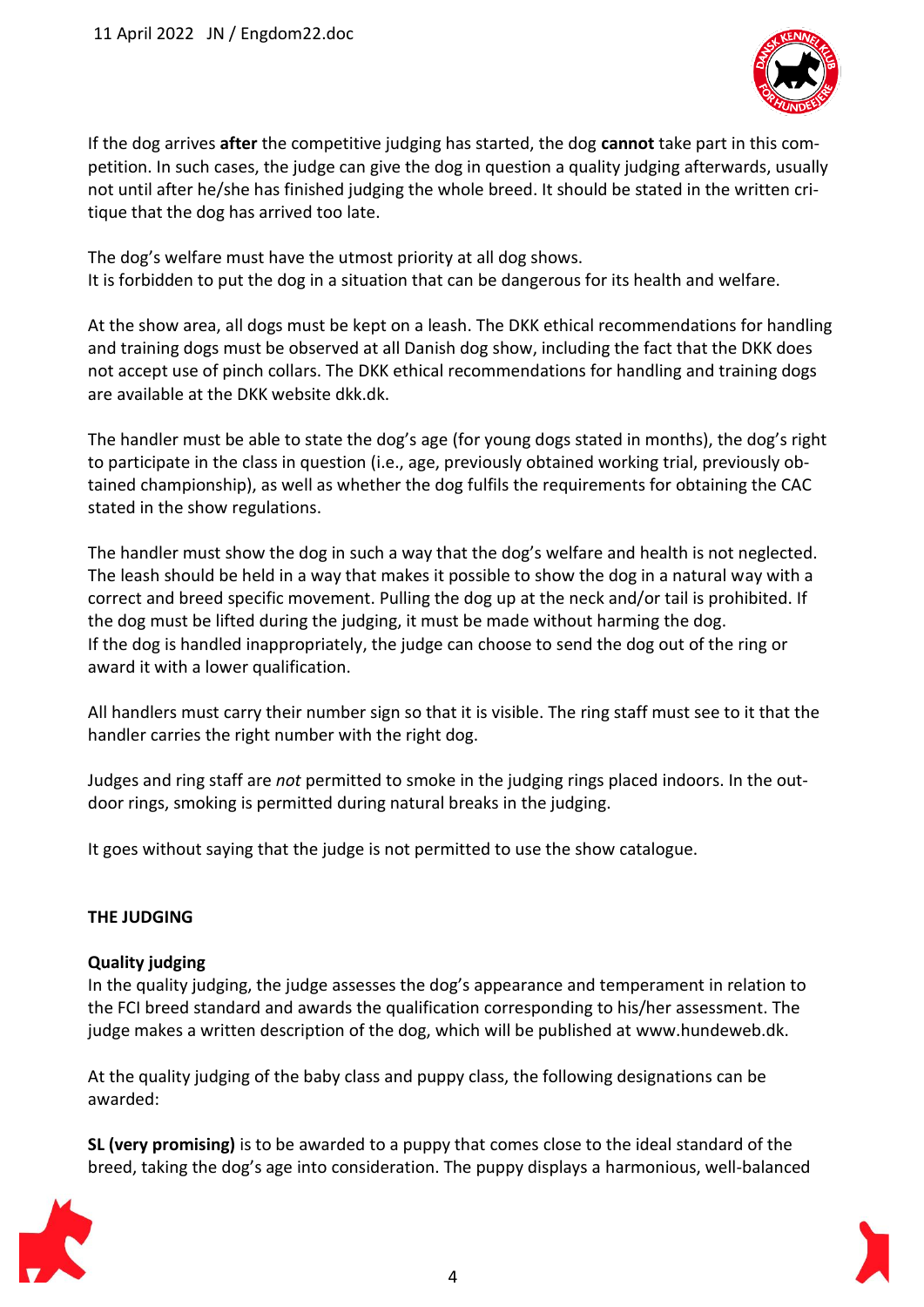

temperament, is of high class and is shown in excellent condition. The puppy's very promising characteristics in respect of its breed permit that minor imperfections can be ignored. **L (promising)** is to be awarded to a puppy that, considering its age, possesses the typical features of its breed, which has acceptable proportions and is in good condition. A few minor faults may be tolerated, but no essential anatomical faults. This designation can only be given to puppies of promising quality.

**ML (less promising)** is to be awarded to a puppy that, considering its age, corresponds to its breed standard in lesser degree. This designation is also given to puppies that do not possess the generally accepted characteristics or whose physical condition leaves something to be desired.

*Babies and Puppies cannot be given a Disqualified or a Cannot Be Judged. If the dog appears to be aggressive or displays other undesired behaviour, the judge can omit to give the dog a designation. In such cases, the judge must state the reason for the omission on the dog's report form.*

## **The qualifications given by the judges in the official classes (starting from the junior class) must correspond to the following definitions:**

**EXCELLENT** may only be awarded to a dog, which comes very close to the ideal standard of the breed, which is presented in excellent condition, displays a harmonious, well-balanced temperament, is of high class and has excellent posture. Its superior characteristics in respect of its breed permit that minor imperfections can be ignored; it must however have the typical features of its sex.

**VERY GOOD** may only be awarded to a dog that possesses the typical features of its breed, which has well-balanced proportions and is in correct condition. A few minor faults may be tolerated. This award can only be granted to a dog that shows class.

**GOOD** is to be awarded to a dog that possesses the main features of its breed. The good points should outweigh the faults so that the dog can be considered a good representative of its breed.

**SUFFICIENT** should be awarded to a dog which corresponds adequately to its breed, without possessing the generally accepted characteristics or whose physical condition leaves a lot to be desired.

**DISQUALIFIED** must be awarded to a dog which does not correspond to the type required by the breed standard; which shows a behaviour clearly not in line with its standard or which behaves aggressively; which has testicular abnormalities; which has a jaw anomaly; which shows a colour or coat structure that is not according to the breed standard or clearly shows signs of albinism. This qualification shall also be awarded to dogs that correspond so little to a single feature of the breed that their health is threatened. It should furthermore be awarded to dogs that show disqualifying faults in regard to the breed standard. The reason why the dog was rated DISQUALIFIED has to be stated in the judge's report.

Dogs that cannot be awarded one of the above qualifications shall be released from the ring with the rating:



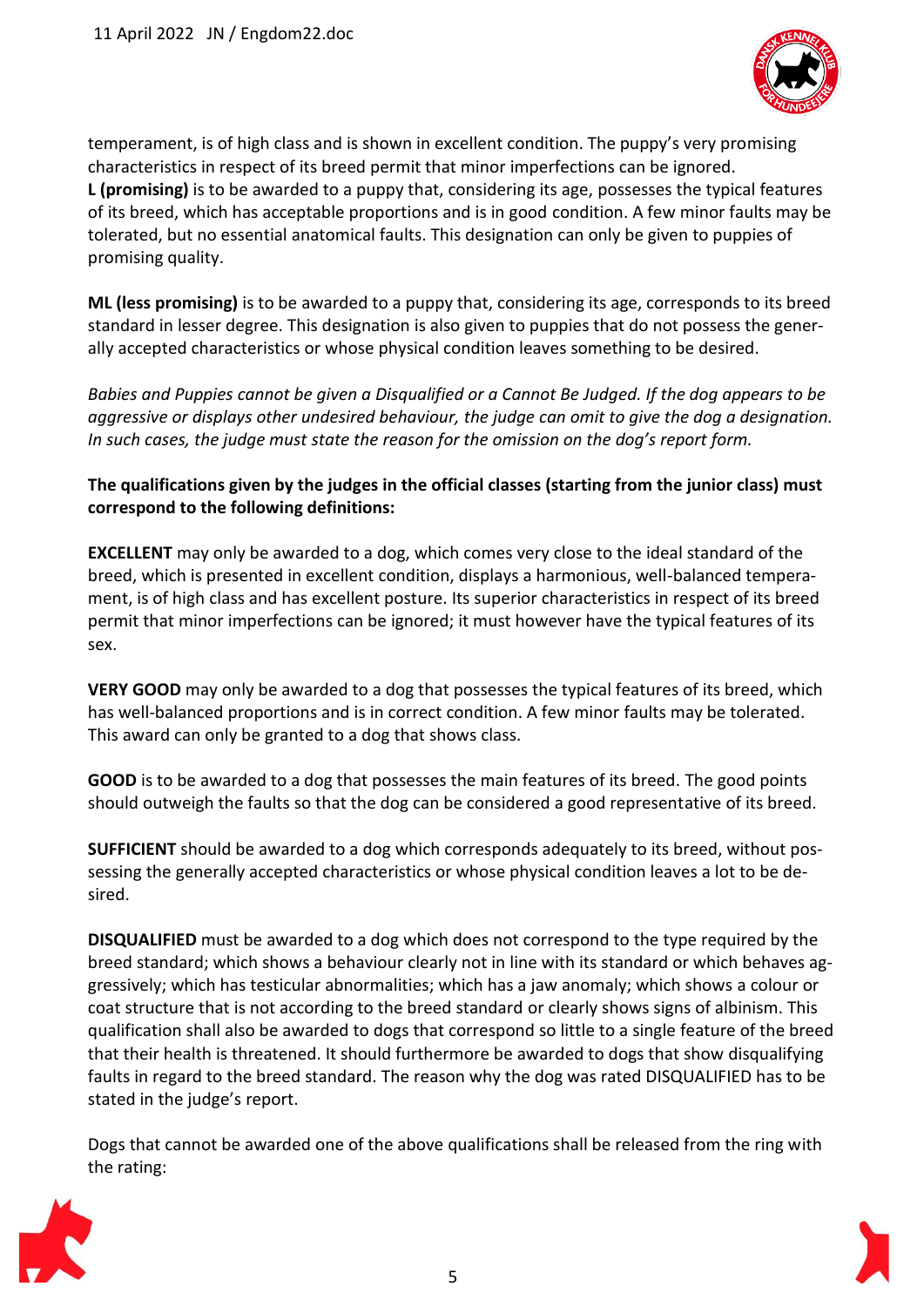

**CANNOT BE JUDGED.** This rating is to be given to any dog which does not move, which is lame, which constantly jumps up and down on its handler or tries to get out of the ring, which makes it impossible to assess the gait and the movement or avoids constantly to be examined by the judge and makes it impossible to inspect teeth, anatomy and structure, tail or testicles. This rating is also to be given if traces of operations or treatment can be observed which seem to indicate that the exhibitor wanted to deceive the judge. The same applies if the judge has ample reason to suspect operations that were intended to correct the original condition or feature (e.g., eyelid, ear or tail). The reason why the dog was rated CANNOT BE JUDGED has to be stated in the judge's report.

## **Competitive judging**

In the competitive judging, the dogs compete about the placings.

The four best dogs of each class are placed on condition that they have received the qualification "EXCELLENT" or "VERY GOOD". If 4 or more dogs have received the qualification "EXCELLENT", only these dogs take part in the competitive judging.

The judge can award "Champion Quality" (CK) to the Excellent dogs whose quality is high enough for obtaining the champion title. Only dogs that have obtained CK proceed to the competition for "Best of Sex".

During the competitive judging the following quality designation can be awarded:

### **Champion Quality (CK)**

CK is given to a through and through typical and in all essential points correctly built dog whose assets are so considerable and whose faults are so unimportant that the judge estimates it to be of champion quality. It is a condition that the dog has been awarded the qualification "EXCELLENT".

#### **Sanctions**

If a dog is aggressive or shows other unwanted behaviour, the dog can deprive the dog of qualifications already given. In this case, the dog is given the qualification Disqualified. It must be stated clearly on the report form and the prize list, if a dog has been disqualified because of the temperament.

The DKK General Committee can deprive a dog, which is disqualified twice because of the temperament, of its breeding right and the right to take part in shows, trials and competitions. An incident reporting about expulsion from a show due to aggressiveness/bad temperament can at the General Committees consideration of the matter be placed on equal footing with a disqualification. Moreover, we refer to the DKK pedigree registration rules.

If a dog is disqualified the two first times it takes part in an official class at a dog show, it forfeits its right to take part in dog shows.

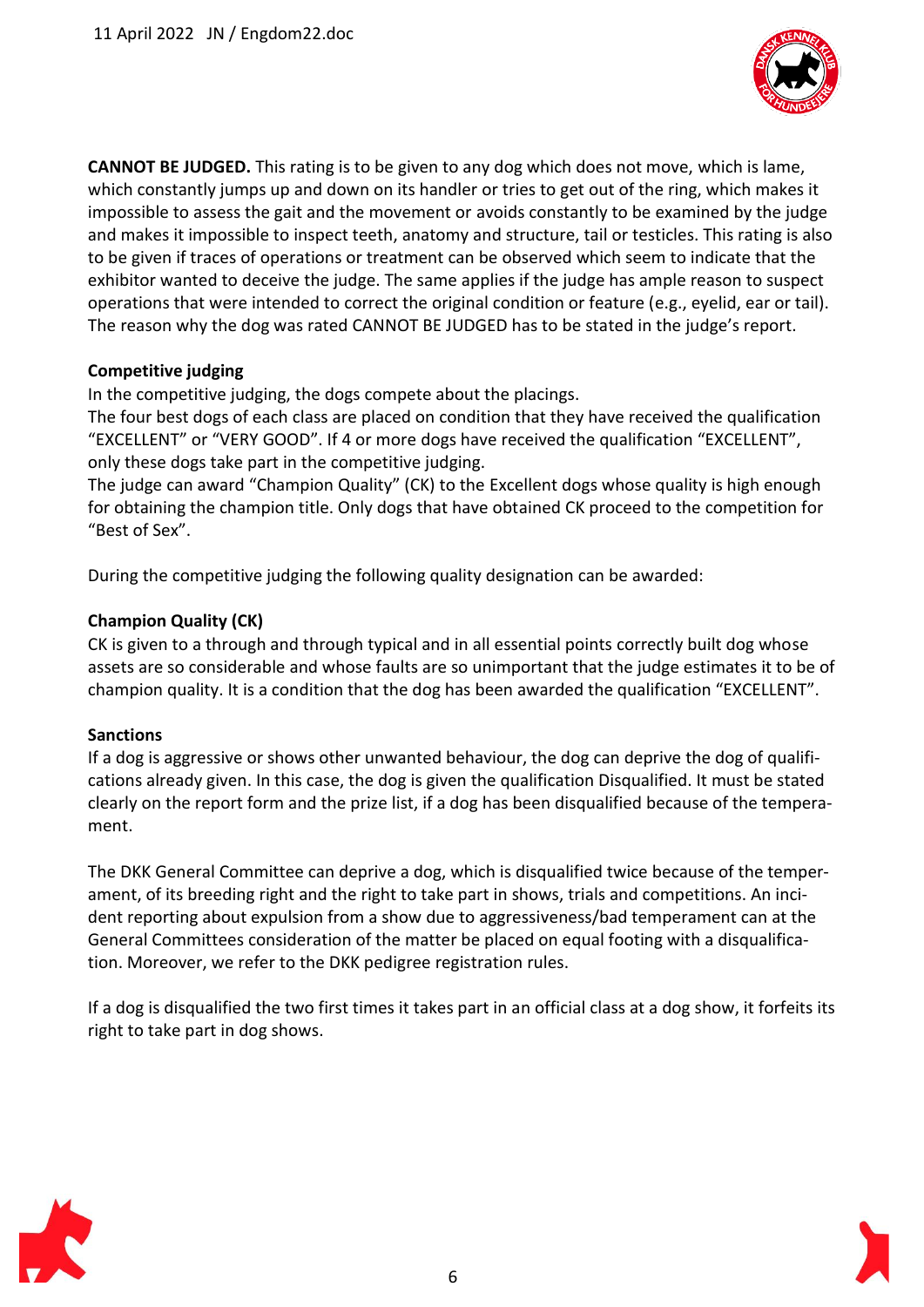

## **COURSE OF JUDGING**

In all classes (except minor puppy class and puppy class) all the males are judged first, so that the judging of the females does not start until judging of the veteran class for the males has been completed.

## **MINOR PUPPY CLASS (BABY CLASS) (Unofficial class)**

## **Age: 3-6 months - all breeds**

**Males and females are judged separately. The males are judged first.**

The babies are given the designations "very promising" (SL), "promising" (L), or "less promising" (ML).

All the babies that have been given the designation "very promising" take part in a competitive judging where the judge places the 1st, 2nd, 3rd and 4th winner of each sex.

The best minor puppy of the breed is selected and goes on to the competition for "best minor puppy of the day" in the main ring.

## **PUPPY CLASS (Unofficial class)**

## **Age: 6-9 months - all breeds**

## **Males and females are judged separately. The males are judged first.**

The puppies are given the designations "very promising" (SL), "promising" (L), or "less promising" (ML).

All the puppies that have been given the designation "very promising" take part in a competitive judging where the judge places the 1st, 2nd, 3rd and 4th winner of each sex. The best puppy of the breed is selected and goes on to the competition for "best puppy of the day" in the main ring.

## **JUNIOR CLASS (official class) (compulsory)**

## **Age: 9-18 months - all breeds**

Dogs entered in the junior class *cannot* take part in the competition for the CACIB.

Excellent, Very Good, Good, Sufficient, Disqualified or Cannot Be Judged is awarded.

All the dogs that have been awarded the qualification Excellent or Very Good take part in a competitive judging where the judge places the dogs. If 4 or more dogs have received the qualification Excellent, only these dogs take part in the competitive judging. The judge can give a CK (champion quality) to the Excellent dogs whose quality he/she finds high enough.

The judge awards the junior certificate (junior CAC) to the best dog, which is not already a Danish Junior Champion (DKJUCH). On condition that they have received a CK, the junior CAC can also be awarded to dogs that have not been placed among the 4 best dogs.

A reserve junior CAC is awarded to the best placed dog with CK who has been placed after the junior CAC winner and is not already a Danish Junior Champion. The reserve junior CAC comes into force if the junior CAC winner is disqualified.

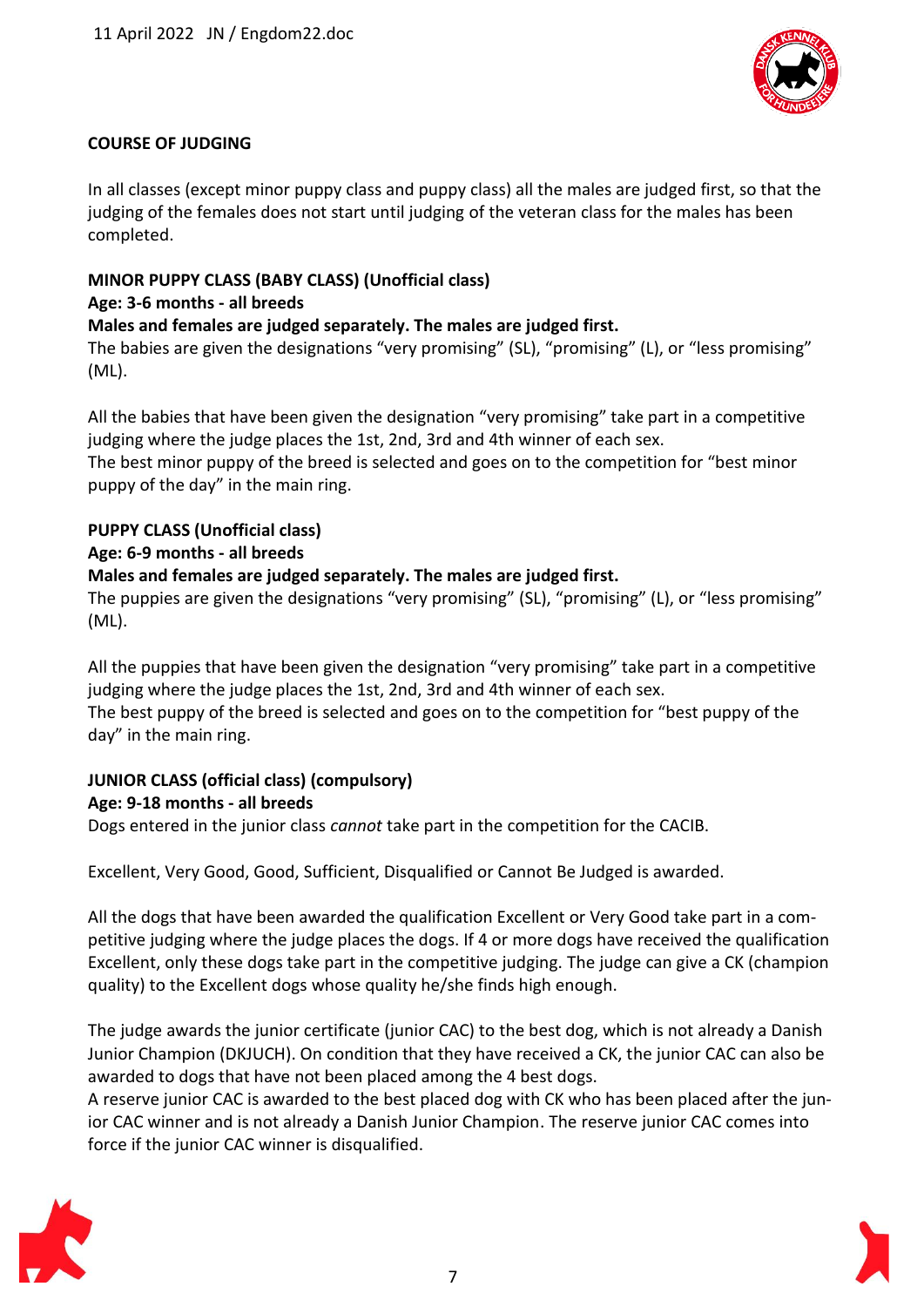

All the dogs that have been given a CK in the junior class proceed to the Best of Sex class together with the CK dogs from the intermediate class, open class, working class, champion class and veteran class.

## **INTERMEDIATE CLASS (official class) (compulsory) (can be omitted at CAC shows organised by the DKK regions or breed clubs)**

## **Age: 15-24 months - all breeds**

Not open for dogs that have already obtained the titles of DKCH or DKCH(U).

Excellent, Very Good, Good, Sufficient, Disqualified or Cannot Be Judged is awarded.

All the dogs that have been awarded the qualification Excellent or Very Good take part in a competitive judging where the judge places the dogs. If 4 or more dogs have received the qualification Excellent, only these dogs take part in the competitive judging. The judge can give a CK (champion quality) to the Excellent dogs whose quality he/she finds high enough.

The best dog that has been given the qualification Excellent (called Excellent 1) in the intermediate class proceeds at international shows to the CACIB awarding class. The second best dog that has been given the qualification Excellent (called Excellent 2) in the intermediate class also proceeds to the CACIB awarding class at international dog shows, but will compete for the Reserve-CACIB only if the CACIB has been awarded to the Excellent 1 dog from the intermediate class.

All the dogs that have been given a CK in the intermediate class proceed to the Best of Sex class together with the CK dogs from the junior class, open class, working class, champion class and veteran class.

#### **OPEN CLASS (official class) (compulsory) Age: From 15 months - all breeds**

Not open for dogs that have already obtained the titles of DKCH or DKCH(U).

Excellent (certificate quality), Very Good, Good, Sufficient, Disqualified or Cannot Be Judged is awarded.

All the dogs that have been awarded the qualification Excellent or Very Good take part in a competitive judging where the judge places the dogs. If 4 or more dogs have received the qualification Excellent, only these dogs take part in the competitive judging. The judge can give a CK (champion quality) to the Excellent dogs whose quality he/she finds high enough.

The best dog that has been given the qualification Excellent (called Excellent 1) in the open class proceeds at international shows to the CACIB awarding class. The second best dog that has been given the qualification Excellent (called Excellent 2) in the open class also proceeds to the CACIB awarding class at international dog shows but will compete for the Reserve-CACIB only if the CACIB has been awarded to the Excellent 1 dog from the open class.



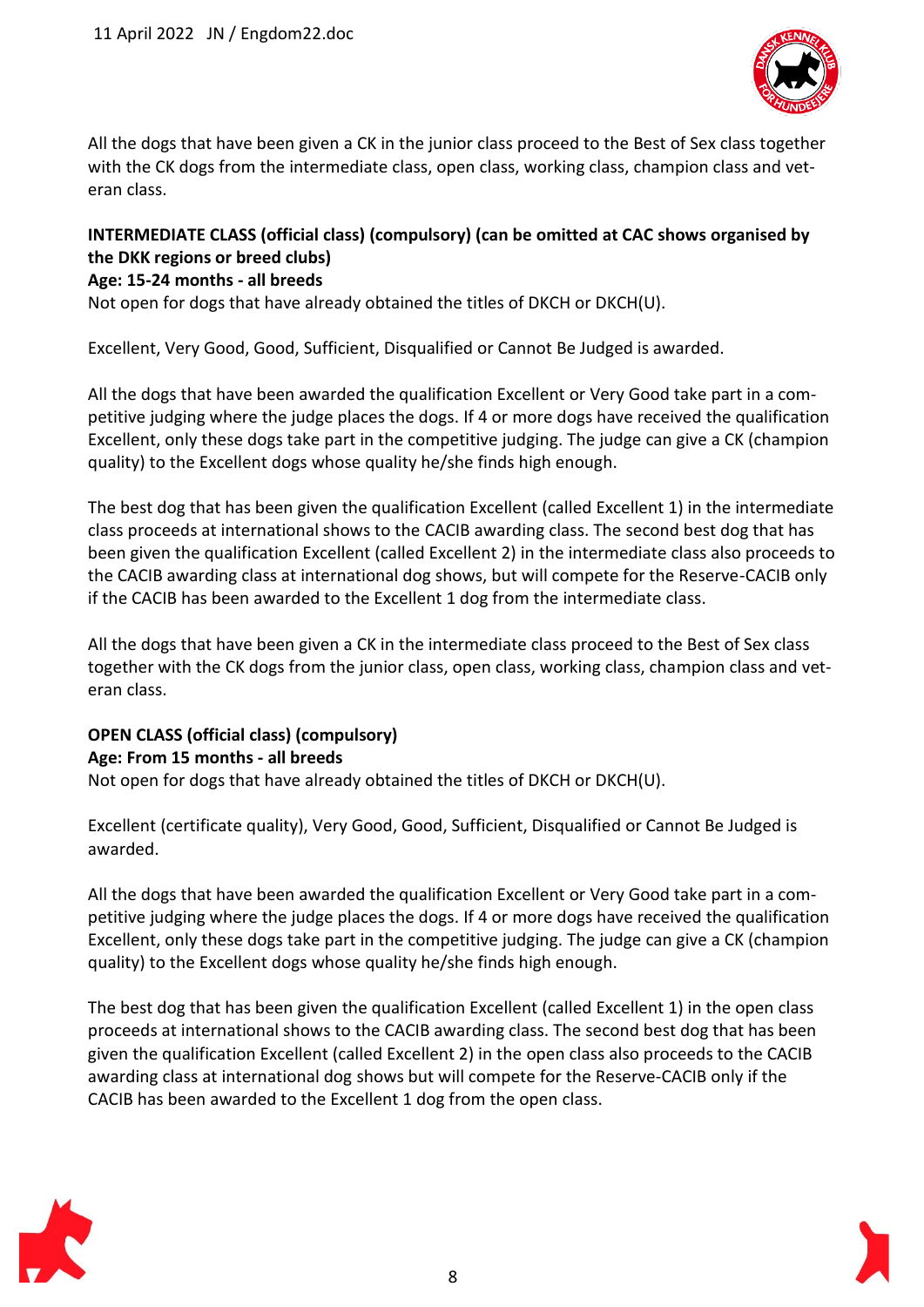

All the dogs that have been given a CK in the open class proceed to the Best of Sex class together with the CK dogs from the junior class, intermediate class, working class, champion class and veteran class.

### **WORKING CLASS (official class) (compulsory) Age: From 15 months**

The only breeds eligible for the working class are those appearing as working breeds in the FCI Breed Nomenclature, taking into account the exceptions granted to some countries for some breeds.

Danish-owned dogs must have obtained a trial recognised for the breed by the DKK. For breeds with specific demands in order to take part in the working class or to compete for the CAC, the demands appear from the show regulations of the DKK.

Foreign-owned dogs must - as regards breeds with specific demands in order to compete for the CAC - attach an FCI working certificate to the entry form documenting that the dog has obtained a trial that gives admission to the working class. Furthermore, this certificate documents that the dog has obtained a *trial* that allows the dog to compete for the CAC.

Excellent (certificate quality), Very Good, Good, Sufficient, Disqualified or Cannot Be Judged is awarded.

All the dogs that have been awarded the qualification Excellent or Very Good take part in a competitive judging where the judge places the dogs. If 4 or more dogs have received the qualification Excellent, only these dogs take part in the competitive judging. The judge can give a CK (champion quality) to the Excellent dogs whose quality he/she finds high enough.

The best dog that has been given the qualification Excellent (called Excellent 1) in the working class proceeds at international shows to the CACIB awarding class. The second best dog that has been given the qualification Excellent (called Excellent 2) in the working class also proceeds to the CACIB awarding class at international dog shows but will compete for the Reserve-CACIB only if the CACIB has been awarded to the Excellent 1 dog from the working class.

All the dogs that have been given a CK in the working class proceed to the Best of Sex class together with the CK dogs from the junior class, intermediate class, open class, champion class and veteran class.

## **CHAMPION CLASS (official class) (compulsory) Age: From 15 months - all breeds**

In this class, only dogs that have obtained a national or an international championship before the closing date can be entered.

Dogs that before the closing date have obtained the Danish championship *must* be entered in this class or in the working class (provided that the dog has obtained a working trial valid for the breed) or in the veteran class (provided that the dog has attained the age of 8 years).



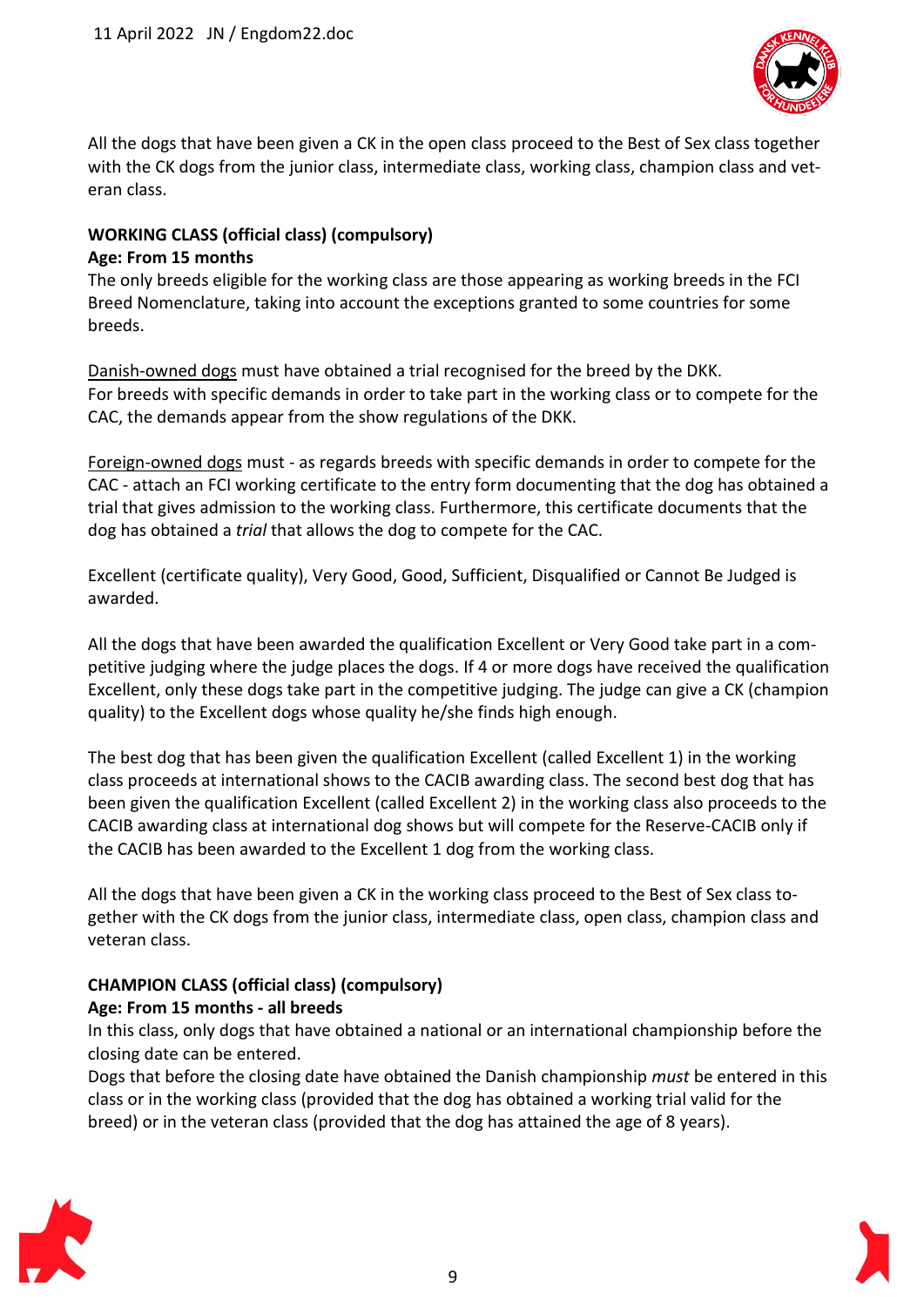

Excellent (certificate quality), Very Good, Good, Sufficient, Disqualified or Cannot Be Judged is awarded.

All the dogs that have been awarded the qualification Excellent or Very Good take part in a competitive judging where the judge places the dogs. If 4 or more dogs have received the qualification Excellent, only these dogs take part in the competitive judging. The judge can give a CK (champion quality) to the Excellent dogs whose quality he/she finds high enough.

The best dog that has been given the qualification Excellent (called Excellent 1) in the champion class proceeds at international shows to the CACIB awarding class. The second best dog that has been given the qualification Excellent (called Excellent 2) in the champion class also proceeds to the CACIB awarding class at international dog shows but will compete for the Reserve-CACIB only if the CACIB has been awarded to the Excellent 1 dog from the champion class.

All the dogs that have been given a CK in the champion class proceed to the Best of Sex class together with the CK dogs from the junior class, intermediate class, open class, working class and veteran class.

## **VETERAN CLASS (official class) (compulsory)**

### **Age: From 8 years - all breeds**

Please note: Dogs entered in veteran class cannot take part in the competition for the CACIB.

Excellent (certificate quality), Very Good, Good, Sufficient, Disqualified or Cannot Be Judged is awarded.

All the dogs that have been awarded the qualification Excellent or Very Good take part in a competitive judging where the judge places the dogs. If 4 or more dogs have received the qualification Excellent, only these dogs take part in the competitive judging. The judge can give a CK (champion quality) to the Excellent dogs whose quality he/she finds high enough.

The judge awards the veteran certificate (veteran CAC) to the best dog, which is not already a Danish Veteran Champion (DKVECH). On condition that they have received a CK, the veteran CAC can also be awarded to dogs that have not been placed among the 4 best dogs.

A reserve veteran CAC is awarded to the best placed dog with CK who has been placed after the veteran CAC winner and is not already a Danish Veteran Champion. The reserve veteran CAC comes into force if the veteran CAC winner is disqualified.

All the dogs that have been given a CK in the veteran class proceed to the Best of Sex class together with the CK dogs from the junior class, intermediate class, open class, working class and champion class.

## **CACIB-awarding class** *(only at international dog shows)*

The best and the second best dog with Excellent (Excellent 1 and 2) from intermediate class, open class, working class and champion class take part in this competition.

The judge awards the CACIB to the best dog among the Excellent 1 dogs.

The remaining Excellent 1 dogs and the Excellent 2 dog from the CACIB winner's class then compete together and the judge awards the Reserve-CACIB to the best among these dogs.

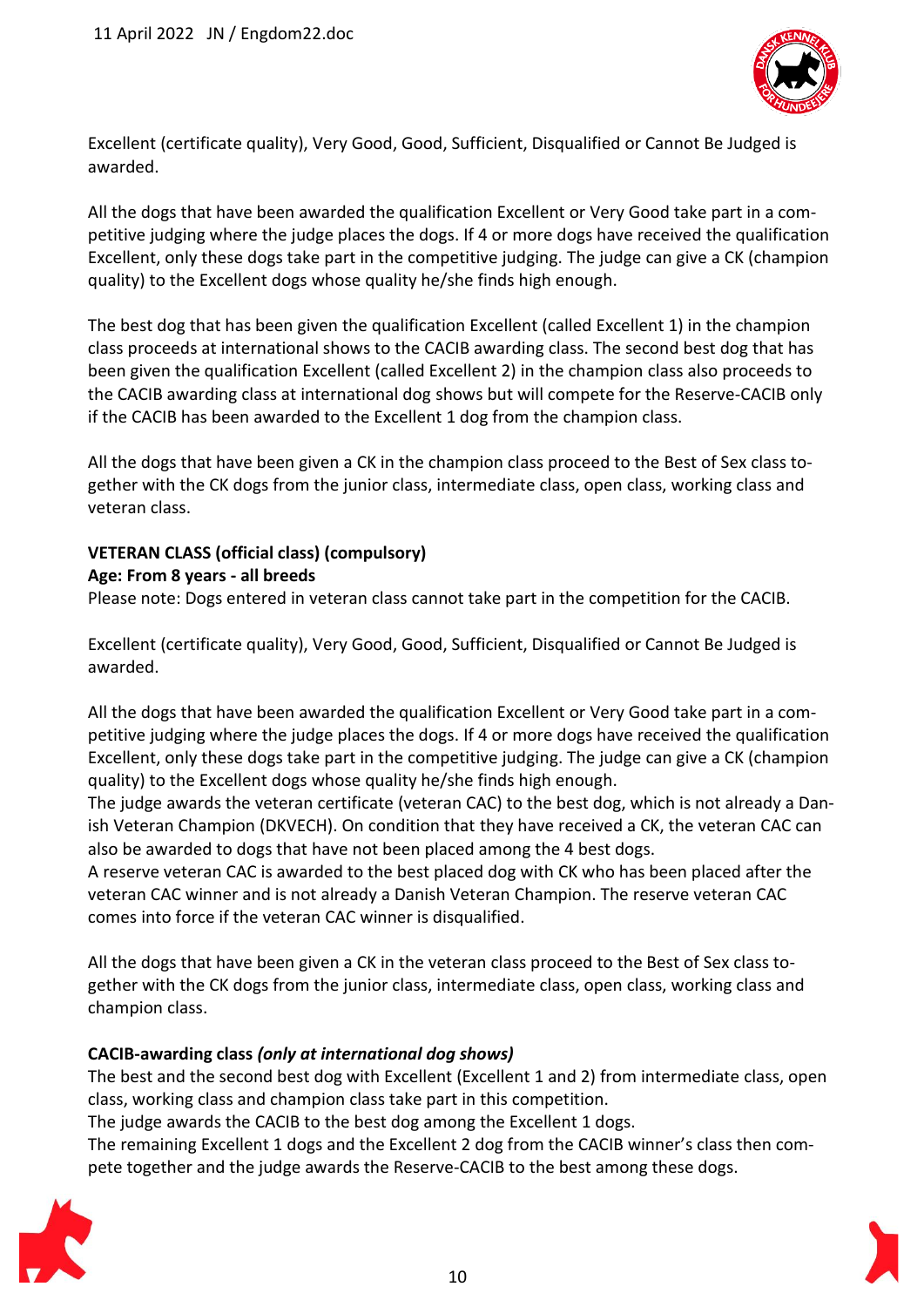

Depending on the quality of the dogs, the judge can choose not to award CACIB/Reserve-CACIB.

## **BEST OF SEX**

## **Competitive class (males and females are judges separately)**

In this competition the dogs that obtained a CK in the junior class, intermediate class, open class, working class, champion class and veteran class take part.

The judge places  $1^{st}$ ,  $2^{nd}$ ,  $3^{rd}$  and  $4^{th}$  winner.

The judge awards the certificate (CAC) to the best dog, which is not already a Danish Champion (DKCH or DKCH(U)). (Dogs from the champion class and the veteran class also take part in the competition for the CAC). The CAC can also be awarded to dogs that have not been placed among the 4 best dogs.

A reserve CAC is awarded to the best placed dog with CK who has been placed after the CAC winner and is not already a Danish Champion. The reserve CAC comes into force if the CAC winner is disqualified.

For some breeds, a working trial, a certain age, a certain hip dysplasia level or the like is required in order to obtain the CAC. For these breeds, the CAC is awarded to the highest placed dog that fulfils the demands for the breed in question. (The breeds in question appear from page 11. The specific requirements of the breeds appear from the DKK show regulations).

*Furthermore, the following rule also applies: Dogs that have already obtained the number of CACs required for the championship, but which do not fulfil the breed's other demands in order to obtain the Danish championship cannot be given more CACs. (The demands appear from the show regulations of the DKK).*

*In such cases, the CAC is passed on to the highest placed dog in the competitive judging which is entitled to be given the CAC. The same rule applies for dogs that have obtained the last CAC for the Danish championship after the closing date.* 

*It is the exhibitors' duty to inform the ring staff whether their dogs are eligible to compete for the CAC according to the demands stated in the show regulations.*

At **Nordic dog shows,** the Nordic show Certificate and the reserve Nordic Show Certificate are in competition:

The judge awards the Nordic Show Certificate to the winner of the class and the reserve Nordic Show Certificate to the runner up.

*Moreover, we refer to the regulations for Nordic dog show at the NKU website.*

## **Important – in case of doubt or mistakes:**

*In cases of doubt about whether a given dog is entitled to receive the CAC, the junior CAC, the veteran CAC, the Nordic Show Certificate and/or the CACIB or where a mistake may have been made in the ring, the exhibitor(s) involved must make a personal application at the show secretariat on the same day in order to have the situation clarified. The DKK is allowed to correct the prize list subsequently, if it can be established that a mistake has been made in the ring.*

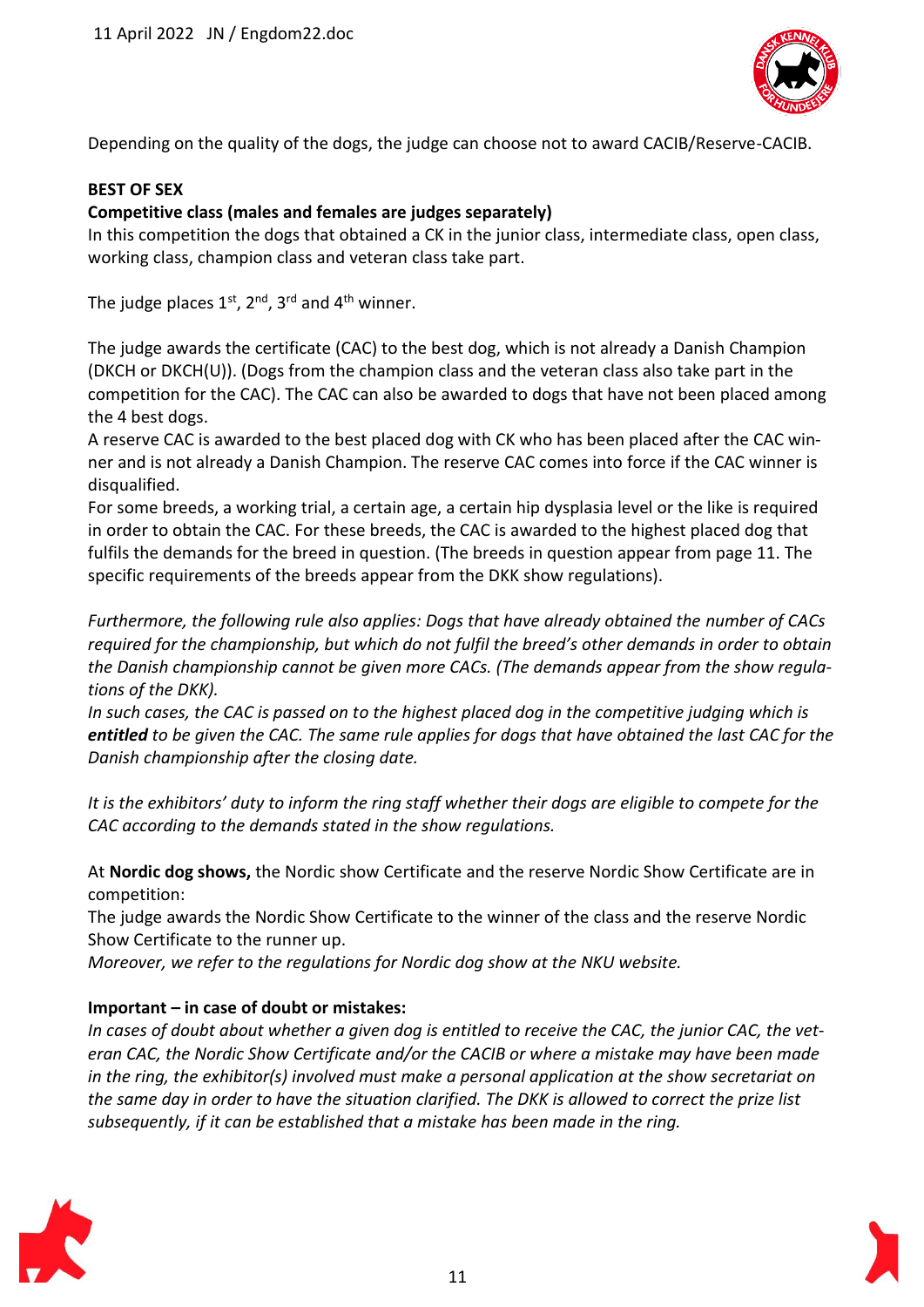

*The mistake can either be rectified on the day of the show or after the show in connection with the subsequent registration of the results. Implicated exhibitors/dog owners will subsequently be informed of changes made administratively by the DKK. It is not possible to complain about such changes.*

The dog placed as  $1<sup>st</sup>$  winner in the "Best of Sex" competition proceeds to the competition for *"Best of breed" (BIR)*.

*Before the competitions for "Best veteran of the breed" and "Best of breed", the females are judged in the same way and in the same order of succession.*

## **When the judging of the females has been completed, the competitions continue as follows:**

### **BEST VETERAN OF THE BREED**

### **Competitive class.**

In this competition, the male and the female that were selected respectively as Excellent  $1<sup>st</sup>$  in the veteran class take part.

The dog that is selected as *"Best veteran of the breed"* proceeds to the competition for *"Best veteran of the day"* which takes place in the main ring **the same day**.

### **BEST OF BREED**

**Competitive class.** Please note: Males and females are judged together.

This class consists of the male and the female that were selected Best of Sex in the Best of Sex competition.

The judge places the two dogs respectively as *"Best of breed"* and *"Best of opposite sex"*.

The dog placed as *"best of Breed"* goes on to the competition for *"Best in Group"* which is held in the main ring **the same day**.

The dog that is placed as *"Best in Group"* goes on to the competition for *"Best in Show" (BIS)*, which takes place in the main ring on **the last day of the show**.

## **BREEDER'S GROUP**

A breeder's group consists of four exhibits of the same breed and variety, without distinction of sex, bred by the same person (same kennel name), even if they are not his property. The breeder's group can only be entered by the breeder (owner of the kennel name).

The dogs must be entered for the show in the champion class, junior class, intermediate class, open class, working class or veteran class - and have obtained either Excellent or Very Good at the show in question. Babies and puppies cannot form part of the group. If the breed is submitted to a trial in order to take part in the breeder's group, at least two of the dogs in the group must have obtained the required trial.

The group's homogeneity is emphasised in the judging, however, without considering if the dogs are of the breed's different variants of colour. (Please note that only the variants of colour, size and coat that according to the FCI Breed Nomenclature share the same CACIB can constitute a breeder's group).



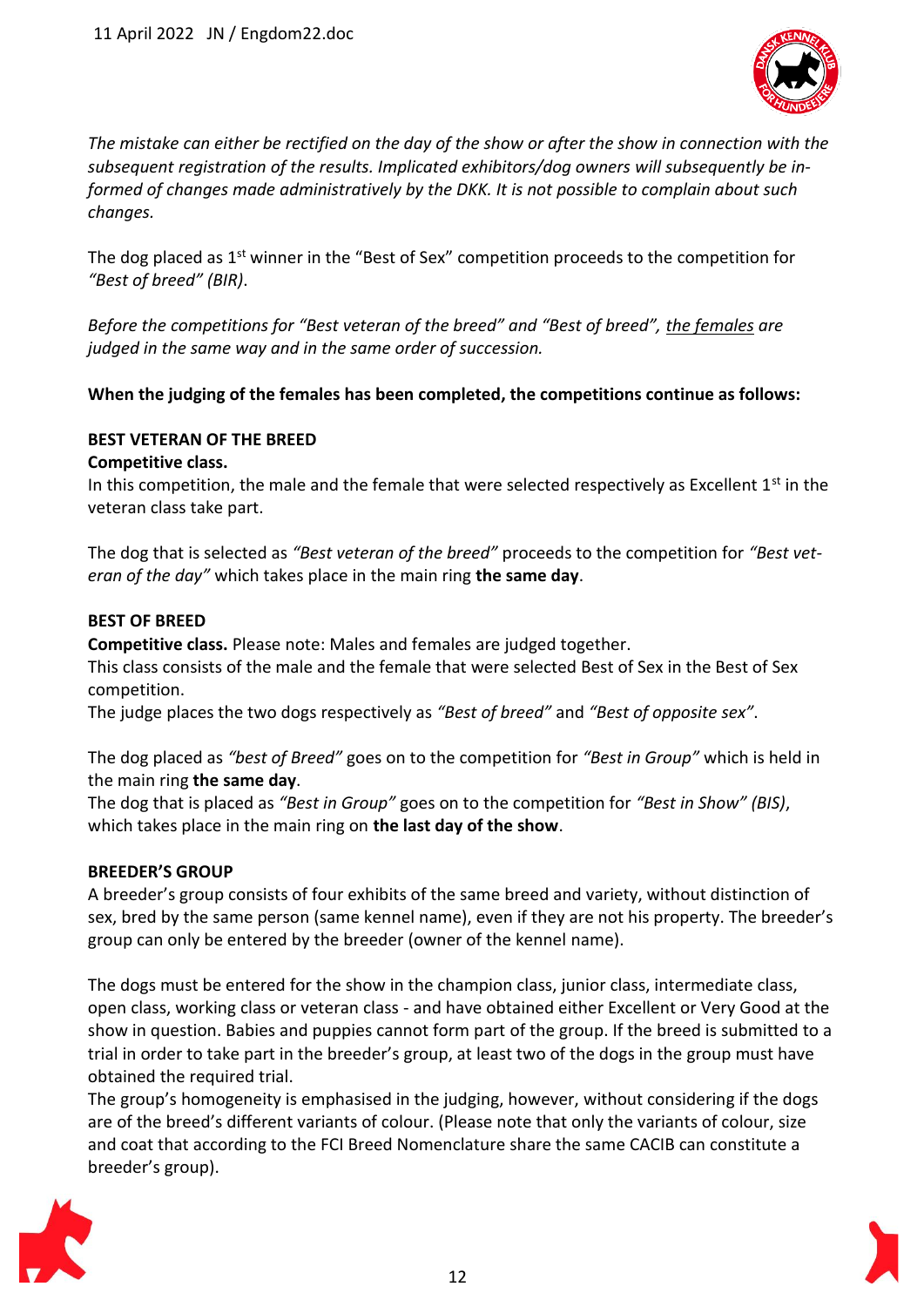

Each breeder can only enter one breeder's group within each breed. It is the breeder's duty to obtain the dog owners' confirmation for their dogs' participation in the breeder's group. The breeder decides which dogs should constitute the breeder's group among the entered dogs of his/her breeding who have obtained Excellent or Very Good at the show in question.

The judge selects the most homogeneous group. It is up to the judge to decide whether he/she wants to award the *designation prize of honour*.

**Only** the best breeder's group of each breed will, provided that it has been given the *designation prize of honour*, moreover, be given the physical DKK prize of honour and proceed to the competition for *Best breeder's group of the day* which takes place in the main ring **the same day**.

### **PROGENY GROUP**

A progeny group consists of a sire or dam with four of his/her progeny (first generation, sons/daughters).

The dogs must be entered for the show in the champion class, junior class, intermediate class, open class, working class or veteran class - and have obtained either Excellent or Very Good at the show in question. The sire or dam may, however, be entered for the show outside judgment. Babies and puppies cannot form part of the group. If the breed is submitted to a trial in order to take part in the breeder's group, at least two of the dogs in the group must have obtained the required trial.

It is only possible to enter one group after the same sire or dam. The exhibitor must own the entered sire or dam. The owner of the sire/dam must obtain the dog owners' confirmation for their dogs' participation in the progeny group.

A dog can at the same show take part in a progeny group after both the dog's mother and the dog's father.

The judge selects the most homogeneous group. It is up to the judge to decide whether he/she wants to award the *designation prize of honour*.

**Only** the best progeny group of each breed will, provided that it has been given the *designation prize of honour*, moreover, be given the physical DKK prize of honour and proceed to the competition for *Best progeny group of the day* which takes place in the main ring **the same day**.

**DANSK KENNEL KLUB Show department**



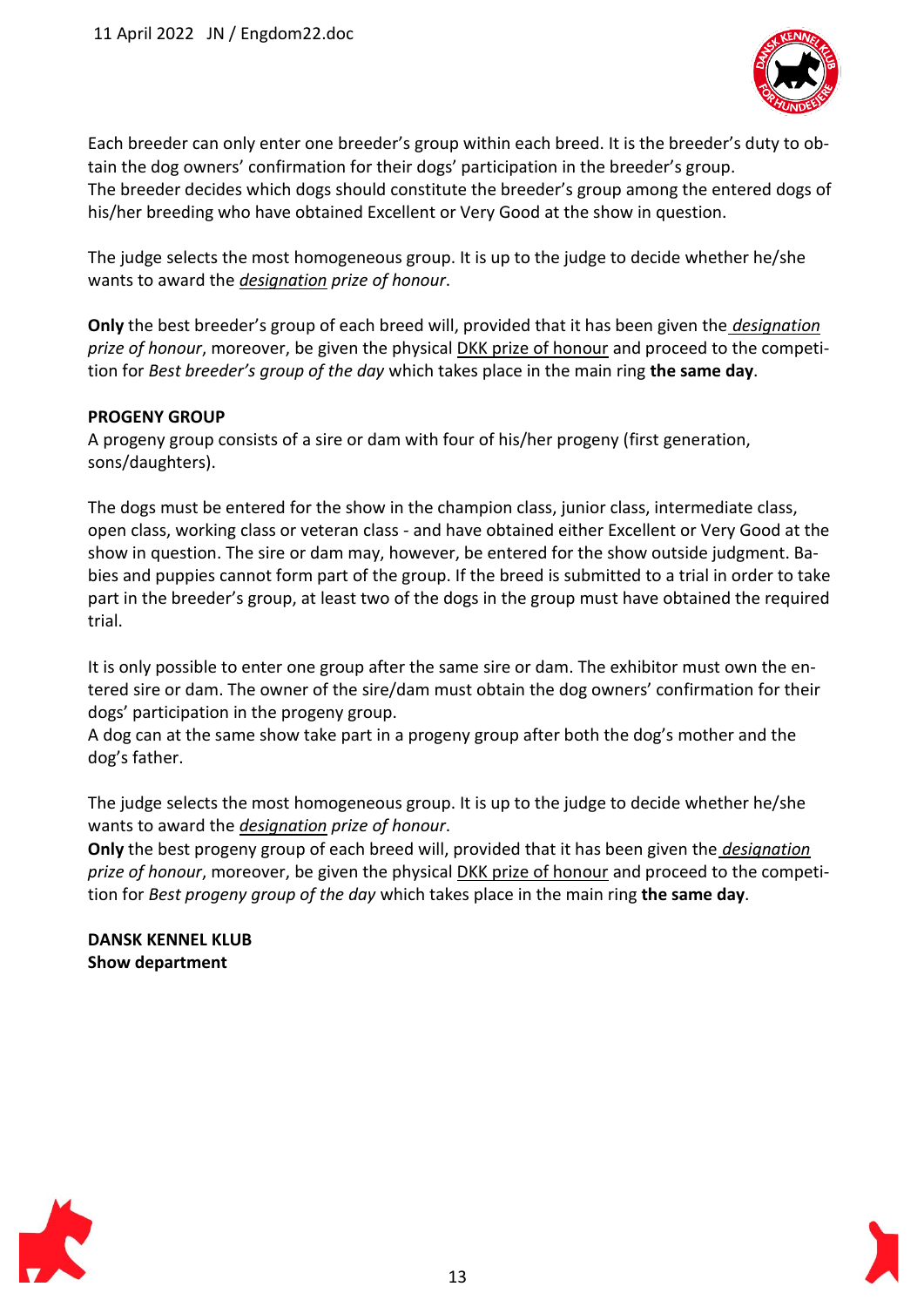

## **BREEDS OF WHICH THERE ARE SPECIFIC DEMANDS IN ORDER TO COMPETE FOR THE CAC (CER-TIFICATE) ACCORDING TO THE SHOW REGULATIONS OF THE DKK:**

- Group 1: *German shepherd dog (both variants)*
- Group 2: *Doberman, Rottweiler*
- Group 3: *German Jagdterrier\**
- Group 4: *Dachshunds (all variants)\**
- Group 5: *Jämthund, Norwegian elkhound grey, Norwegian elkhound black*
- Group 6: *Bloodhound\*, Drever (Swedish basset)\*, Finnish hound\**
- Group 7: *Brittany spaniel\*, English setter, Drentse partridge dog\*, Old Danish pointing dog\*, Gordon setter\*, Pointing wirehaired griffon\*, Large münsterländer\*, Irish red and white setter\*, Irish setter\*, Small münsterländer\*, German shorthaired pointer\*, German longhaired pointer\*, Pointer\*, Pudelpointer\*, German wirehaired pointer\*, Vizsla\*, Weimaraner\**

**A dog of one of the breeds marked with a \* which has already obtained the certificates for the title of Danish Beauty Champion, but which does not yet meet the breed's other demands for the title of Danish Beauty Champion CANNOT take part in the competition for the CAC.**

In order to obtain the title of Danish beauty champion, the last CAC must be obtained after the dog has attained the age of 24 months.

## **THE FOLLOWING BREEDS CANNOT OBTAIN THE CACIB:**

**Breeds accepted by the FCI (provisionally accepted)** Anjing Kintamani-Bali (362) Australian stumpy tail cattle dog (351) Chodský Pes (364) Continental Bulldog (369) Estonian Hound (366) Lancashire heeler (360) Miniature American Shepherd (367) Pražský Krysarík (363) Segugio Maremmano (361) Thai Bangkaew Dog (358) Transmontano Mastiff (368) Yakutian Laika (365)